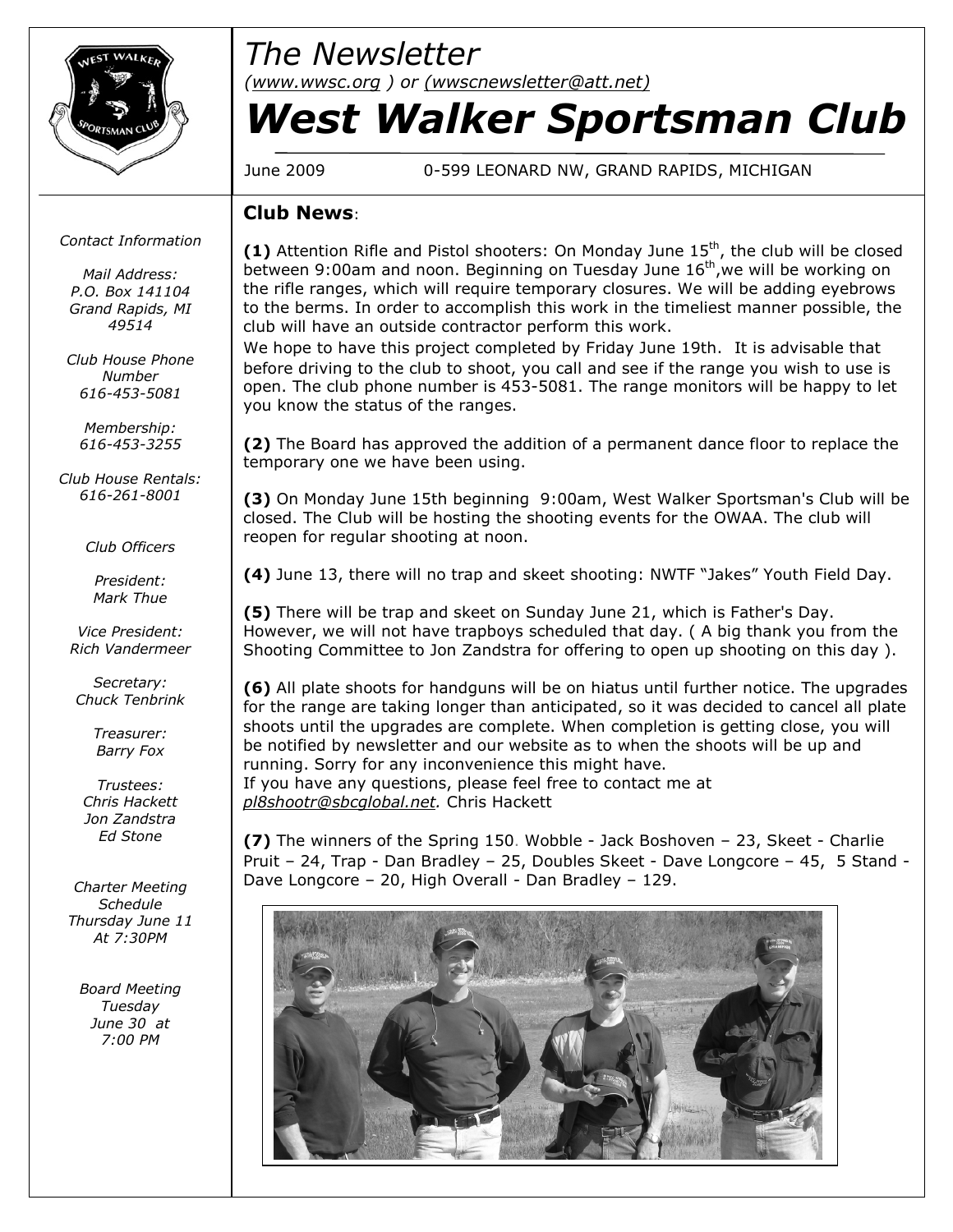



*Archery Monday Wednesday Thursday AM & PM*



*Shotgun*

*Wednesday*

*9AM - Noon*

*6PM - 10PM*

*Saturday*

*10AM - 2PM*

*Sunday*

*10AM - 2 PM*

*\*\*\*\*\*\*\*\*\*\*\*\**

*Use of the Charter Range is reserved for Charter Members and/or for supervised club activities*

*Newsletter editor*

*Russ Hodder*

*616-453-6220 wwscnewsletter[@att.net](http://att.net/)*

#### *Support & Pray for Our Troops*

**(8)** Big Gun Raffle winner is #123 Bobby Tompson; the prize was a Berretta Neos 22cal. Target pistol.

**(9)** Sunday June 7, the club kitchen will be closed; no breakfast.

**(10)** Saturday September 19, WWSC is scheduling a Gun Show; more information will be coming in the newsletter and on the web site next month.

#### **The Outdoor Writers Association of America (OWAA) will be holding their 82nd annual convention in Grand Rapids,** beginning on June 13th, 2009.

On June 13th there will be a "Community Night" which will be open to the public. The event is titled the "World of Outdoors Benefit Auction and Raffle". It will held at the Amway Grand Plaza hotel, 187 Monroe Ave NW, from 6:30 to 9:30pm. There will be silent auctions, raffles, and a live auction. This will be a great opportunity for individuals to meet some of the writers and to see scores of new camping, hunting, and fishing products donated by major outdoor manufacturers. A number of guided trips have also been donated, some of which include a West Michigan Waterfowl Hunt, a preserve pheasant hunt and fishing adventures for Muskegon River smallmouth, Lake St. Clair muskies and Lake Michigan Salmon. All proceeds will benefit the non- profit OWAA.

The raffles and silent auction will be run by the South Kent Chapter of Ducks Unlimited. Tony Gates of WLAV will be the auctioneer for the live auction. This should prove to be a very entertaining and fun- filled evening.

Another event open to the public, also to be held on Saturday June 13th from 8:00 am until noon, is a workshop entitled "Becoming an Outdoors Communicator". Call (406) 728-3434 or go online at *[www.owaa.org/conf.pages/2009/boc/workshopp.html](http://www.owaa.org/conf.pages/2009/boc/workshopp.html)* for more information. No writing experience is necessary.

**ANNUAL YOUTH NWTF JAKES PROGRAM LOCATION**: West Walker Sportsman Club **DATE**: Saturday June 13<sup>th</sup>, 2009; 8:30am Sign in; Classes 9:00am to 4:00pm; Lunch at noon: **CLASSES OFFERED**: Trap and Skeet, Archery, Rifle Ranges, Turkey Calling, Hunter Ethics and More: **EVERYTHING IS FREE!** All Equipment will be furnished; bring your own if preferred. Parents or Guardians are welcome but not required. Call Joe Macomber to register, Ages 8-17, **1-616-538-2862** ASAP!

#### **SHOTGUN FUN SHOOT Saturday June 13**

Saturday, June 13, we will have a shotgun fun shoot on the charter range. We will use targets from the plate shoot to hold this event. We have steel plates that swing, plates that fall over, and bowling pins to blow out of their stands.

Any gauge is welcome. Any shotgun style is welcome. From single shot to semi, it doesn't matter. The only stipulation is that you are allowed only number 8 or number 9 shot because you will only be 36 feet from the targets. This way there is little chance of the shot coming back and causing injuries. It will be set up like a normal plate shoot, with twelve targets for the main event, so those wishing to compete can do so. Otherwise, just come on out and smack some targets with lead.

Starting time for this event will be 10:00 am. Cost \$5.00. This lets you shoot this stage all day, or until we get tired and throw you out. We might have one or two side events that will also be \$5.00 each. We ask that you get there at 10AM so we can go through the safety rules and course description. But we'll squeeze you in if you get there later.

Everybody is welcome to shoot this. You do not need to be a member to participate. So bring your buddies and see who can outshoot who.

Please keep in mind that this is weather dependent. If it is raining or threat of rain, the event will be rescheduled. Chris Hackett pl8shootr@sbcalobal.net

**Hunter Safety Class Information:** New classes will begin again in 2009. Class #1: July: 18, 21, 23, & 25. Class #2: August: 22, 25, 27, & 29. Registrations accepted, beginning in May 2009. Pre-Registration Is Required. \$5.00 Registration Fee.

Class information, contact: **RON or ROBIN KOBEL 616-453-3645**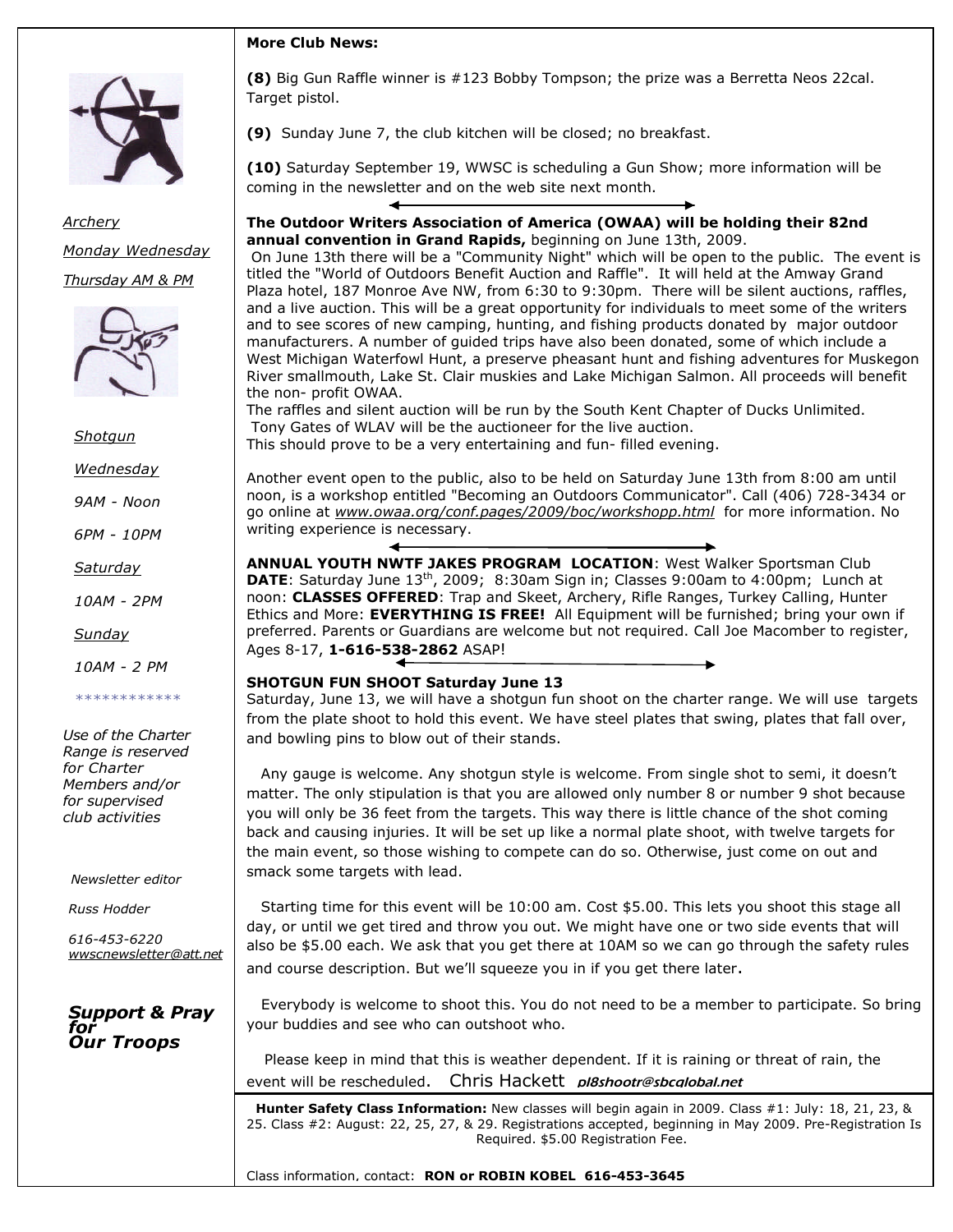|                                                            |                                              |                                                                                    | WWSC June 2009                                                                   |                                                                                    |                                                                                    |                                                                          |
|------------------------------------------------------------|----------------------------------------------|------------------------------------------------------------------------------------|----------------------------------------------------------------------------------|------------------------------------------------------------------------------------|------------------------------------------------------------------------------------|--------------------------------------------------------------------------|
| Sunday                                                     | Monday                                       | Tuesday                                                                            | Wednesday                                                                        | Thursday                                                                           | Friday                                                                             | Saturday                                                                 |
|                                                            | 1<br><b>NWTF</b><br>Meeting<br>7PM           | $\overline{2}$                                                                     | 3<br>Archery<br>Trap & Skeet<br>9AM-Noon<br>6PM-10PM                             | 4<br>West Michigan<br><b>Duck Hunters</b><br>Meeting<br>7PM-9PM                    | 5                                                                                  | 6<br>Trap & Skeet<br>10AM-2PM                                            |
| $\overline{7}$<br>Trap & Skeet<br>10AM-2PM<br>No Breakfast | 8                                            | 9                                                                                  | 10<br>Archery<br>Trap & Skeet<br>9AM-Noon<br>6PM-10PM                            | 11<br><b>WWSC</b><br>Charter<br>Meeting<br>7:30PM                                  | 12                                                                                 | 13<br><b>NWTF</b><br>"Jakes"<br>Youth<br>Field Day<br>No<br>Trap & Skeet |
| 14<br>Trap & Skeet<br>10AM-2PM                             | 15<br>Club Closed<br><b>OWAA</b><br>9AM-Noon | 16<br>Work on<br>Rifle ranges<br>Call before<br>Coming out to<br>Shoot<br>453-5081 | 17<br>Work on<br>Rifle ranges<br>Archery<br>Trap & Skeet<br>9AM-Noon<br>6PM-10PM | 18<br>Work on<br>Rifle ranges<br>Call before<br>Coming out to<br>Shoot<br>453-5081 | 19<br>Work on<br>Rifle ranges<br>Call before<br>Coming out to<br>shoot<br>453-5081 | 20<br>Trap & Skeet<br>10AM-2PM                                           |
| 21<br>Trap & Skeet<br>10AM-2PM                             | 22                                           | 23                                                                                 | 24<br>Archery<br>Trap & Skeet<br>9AM-Noon<br>6PM-10PM                            | 25                                                                                 | 26                                                                                 | 27<br>Trap & Skeet<br>10AM-2PM                                           |
| 28<br>Trap & Skeet<br>10AM-2PM                             | 29                                           | 30<br><b>WWSC</b><br>Board<br>Meeting<br>7PM                                       |                                                                                  |                                                                                    |                                                                                    |                                                                          |